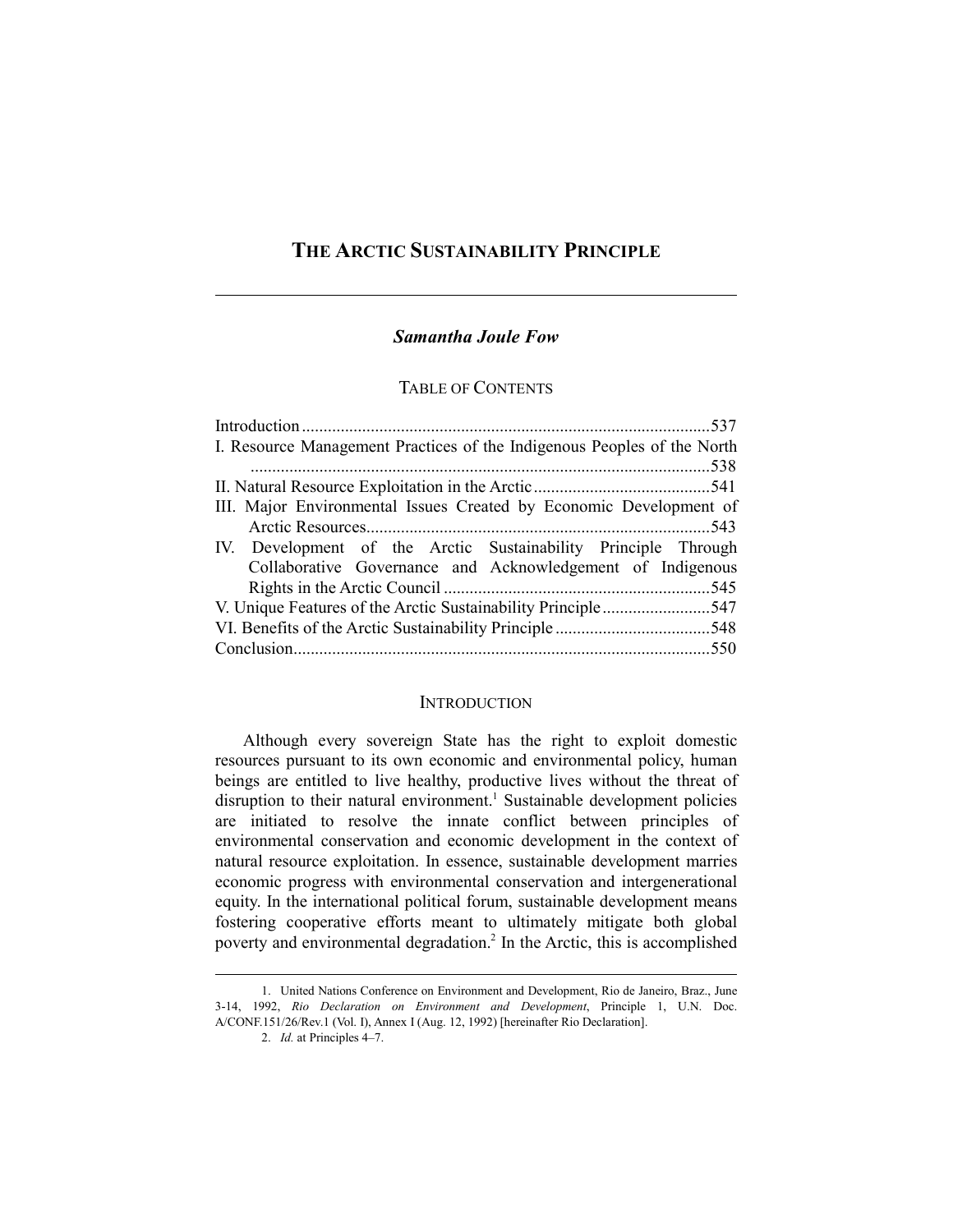by integrating indigenous interests into a collaborative system of governance that forms a clear nexus between traditional Northern indigenous culture, Western concepts of environmental protection, and economic development of the region's natural resources.

The Arctic Sustainability Principle presents a workable solution to problems of collaborative governance by framing indigenous practices as the starting point for any decision of Arctic policy, while also allowing for divergence as necessary. Arctic Sustainability, therefore, has developed as a "hub-and-spoke" model of decision-making for sustainable development; policy is formulated in the context of divergent nationalistic economic motives (the "spokes") that must revolve around indigenous practices (the "hub") in order to form a functional system of governance. This paper begins with a discussion of resource management practices of the Northern indigenous peoples and continues into a discussion of the natural resource exploitation and resulting environmental problems which have plagued the region. The analysis continues to discuss the development of sustainable natural resource practices in the Arctic and, following a discussion of the principles' unique features and benefits, concludes that Arctic national resources are developed pursuant to a unique "Arctic Sustainability Principle" defined by a collaborative governance structure that dedicates significant focus to the traditional practices of indigenous peoples.

### I. RESOURCE MANAGEMENT PRACTICES OF THE INDIGENOUS PEOPLES OF THE NORTH

Natural resource extraction in the Arctic occurs within a uniquely isolated context. The Arctic is rich in natural resources that are particularly susceptible to exploitation by virtue of the fact that they are harvested as part of a uniquely un-transparent commodity market. Various foreign sovereigns govern the region pursuant to nationalistic economic motives, and there are relatively few people with a direct interest in mitigating the resulting damage to the Arctic region. The Arctic region is only home to about four million permanent residents, $3$  and this inherent lack of oversight by non-commercial residents creates the possibility of pervasive and

 <sup>3.</sup> NICOLE STUCKENBERGER, THIN ICE: INUIT TRADITIONS WITHIN A CHANGING ENVIRONMENT 31 (2007). It was not until 1987 that President Gorbachev announced that the Soviet government would cooperate with the West with respect to Arctic affairs, thus opening up the Arctic region as a subject of collaborative governance. *See generally*, Ann McElroy, *Health Ecology in Nunavut: Inuit Elders' Concepts of Nutrition, Health, and Political Change*, *in* GLOBALIZATION, HEALTH, AND THE ENVIRONMENT: AN INTEGRATED PERSPECTIVE 107 (Greg Guest ed., 2005) (exploring how macropolitical forces are linked to the Arctic's ecosystemic change).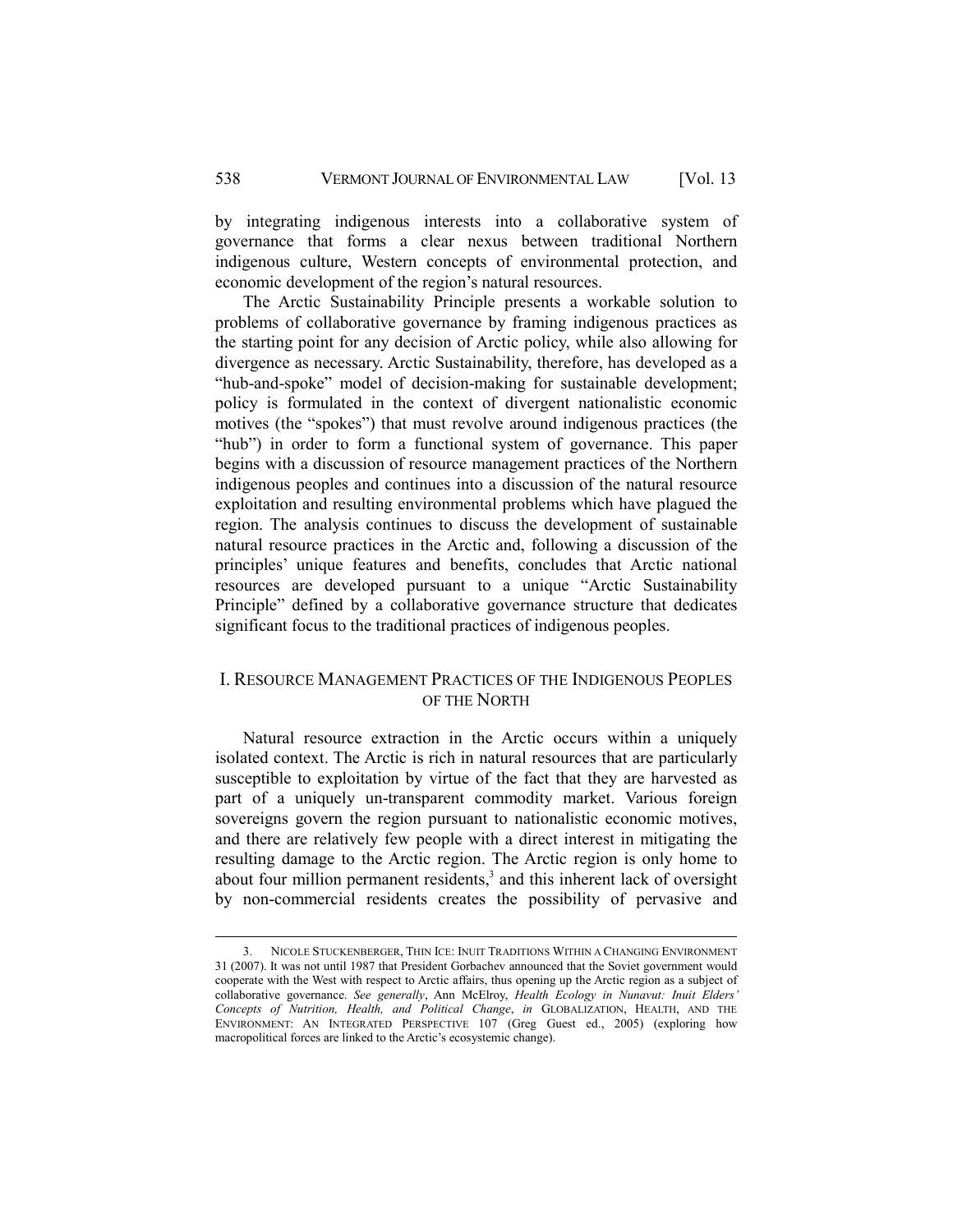undetectable market abuses. Notably, the Arctic is home to a number of indigenous peoples<sup>4</sup> who have traditionally maintained a subsistence culture based upon the unique Arctic environment.<sup>5</sup> However, eight "Arctic States" have jurisdiction over the various territories that compose the Arctic region: Canada, Denmark (as the sovereign of self-governing Greenland), Finland, Norway, Sweden, Iceland, Russia, and the United States.<sup>6</sup> Over 40% of the land in the Arctic and almost half of the region's coastline are under Russian jurisdiction, $7$  which was shielded from international exploitation politically by the Soviet Iron Curtain<sup>8</sup> and physically by impermeable ice throughout most of the twentieth century.<sup>9</sup>

Although the indigenous peoples of the North have embraced Western institutions to some degree—one clear example being the operation of the Inuit Circumpolar Conference—indigenous cultures in the Arctic remain closely tied to their historic cultural roots.<sup>10</sup> Climate change, modernization, and globalization have forced profound changes upon the Arctic region, $<sup>11</sup>$ </sup> but the indigenous peoples have very particular cultural practices that have allowed them to survive a part of the world that is notably inhospitable to human life.<sup>12</sup> Indigenous sociopolitical and economic values pervade life in the Arctic, regardless of which Arctic State has jurisdiction over a particular territory.<sup>13</sup> This is particularly true in the context of natural resource management and environmental conservation practices. For example, the Inuit culture has a very acute and sophisticated concept of climate which feeds directly into regional climate change policy. Social systems in the Arctic revolve around seasonal and daily climates both as a matter of necessity and as a result of cultural identity.14 Concisely, the Inuit culture conceptualizes climate as a universal force that is manifested as physical reality, either by means of the weather or by means of human behavior.<sup>15</sup>

l

- 9. STUCKENBERGER, *supra* note 3, at 57.
- 10. *Id.*
- 11. McElroy, *supra* note 3, at 107.
- 12. STUCKENBERGER, *supra* note 3, at 31.
- 13. *Id.*

15. *Id.* at 33.

 <sup>4.</sup> ORAN R. YOUNG, ARCTIC POLITICS: CONFLICT AND COOPERATION IN THE CIRCUMPOLAR NORTH 5 (1992).

 <sup>5.</sup> STUCKENBERGER, *supra* note 3, at 31.

 <sup>6.</sup> *Id.* 

 <sup>7.</sup> YOUNG, *supra* note 4, at 4.

 <sup>8.</sup> McElroy, *supra* note 3, at 107.

<sup>14.</sup> *Id.* In the Inuit culture, the term "sila" is the most direct analogue to the western conception of climate, but the phrase also connotes the sky, the universe, and general notions of human psychology. *Id.* at 33. Sila is expressed as changing weather conditions, traditionally indicated as snow and ice quality, but it is also used as a general concept of human intelligence. *Id.* For example, "silaluttuq" is defined simply as "bad weather," whereas a "silatittuq" is a term used to describe a nonsensical or insane person. *Id.*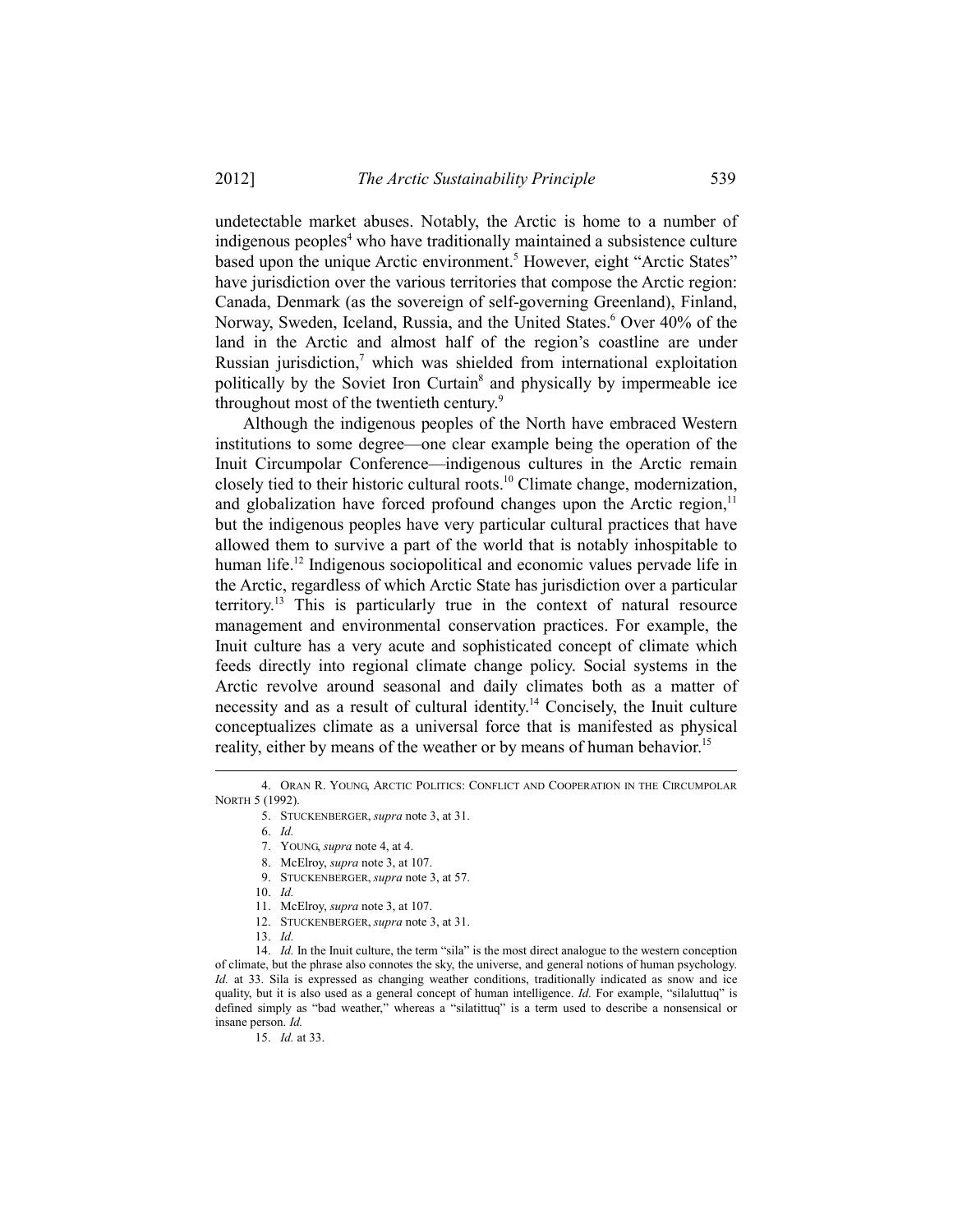### 540 VERMONT JOURNAL OF ENVIRONMENTAL LAW [Vol. 13

The Inuit also have a very particular relationship to the game traditionally hunted for subsistence. Indigenous groups in the Arctic sustained themselves for centuries by means of gathering, fishing, and hunting large mammals of the land and sea, such as caribou, polar bears, seals, and whales.<sup>16</sup> These animals are revered as intelligent entities; they were hunted for the subsidence of humankind, but tradition required the hunt to be carried out with proper respect in order for the animal's immortal soul to return for reincarnation and further perpetuity.<sup>17</sup> Conversely, if the animal is hunted in a disrespectful manner, then its soul will not reincarnate and return, and the following season's hunt will be less successful. This model of wildlife resource utilization fosters both local economic progression and conservative environmental policies—achieving the major goal of sustainable development.

In general, indigenous peoples of the North conceive of themselves as part of the Arctic ecosystem.18 Subsistence cultures generally resist overexploiting natural resources because they depend upon the environment for meeting immediate biological needs.<sup>19</sup> In this sense, the Arctic indigenous peoples live according to a concept of unity between individual self-interest and general environmental protection. In general, indigenous peoples of the North conceive of themselves as part of the Arctic ecosystem.20 Thus, indigenous groups focus on the environment—rather than the economy—in deciding how to form Arctic policy, $^{21}$  and there is an inherent practice of conservation in traditional resource management.<sup>22</sup> This "Conservation Ethic" includes respect for the integrity of wildlife, knowledge of where to find valuable resources, the best methods of taking them, and an understanding of the dangers of taking more than necessary.<sup>23</sup>

From their very cultural origins, the Inuit and other indigenous peoples of the North innately conceptualize humanity as a substantial part of what Western culture describes as "the integral and interdependent nature of the

 <sup>16.</sup> *Id.* at 32.

 <sup>17.</sup> *Id.* at 36.

 <sup>18.</sup> Charles Johnson, *The Role of Indigenous Peoples in Forming Environmental Policies*, *in* CONTESTED ARCTIC: INDIGENOUS PEOPLES, INDUSTRIAL STATES, AND THE CIRCUMPOLAR ENVIRONMENT 3 (Eric A. Smith & Joan McCarter eds., 1997).

 <sup>19.</sup> Peter Collings, *The Cultural Contest of Wildlife Management in the Canadian North*, *in* CONTESTED ARCTIC: INDIGENOUS PEOPLES, INDUSTRIAL STATES, AND THE CIRCUMPOLAR ENVIRONMENT 18 (Eric A. Smith & Joan McCarter eds., 1997).

 <sup>20.</sup> Johnson, *supra* note 18, at 3.

 <sup>21.</sup> *Id.* 

 <sup>22.</sup> Collings, *supra* note 19, at 18–19.

 <sup>23.</sup> *Id.* at 18.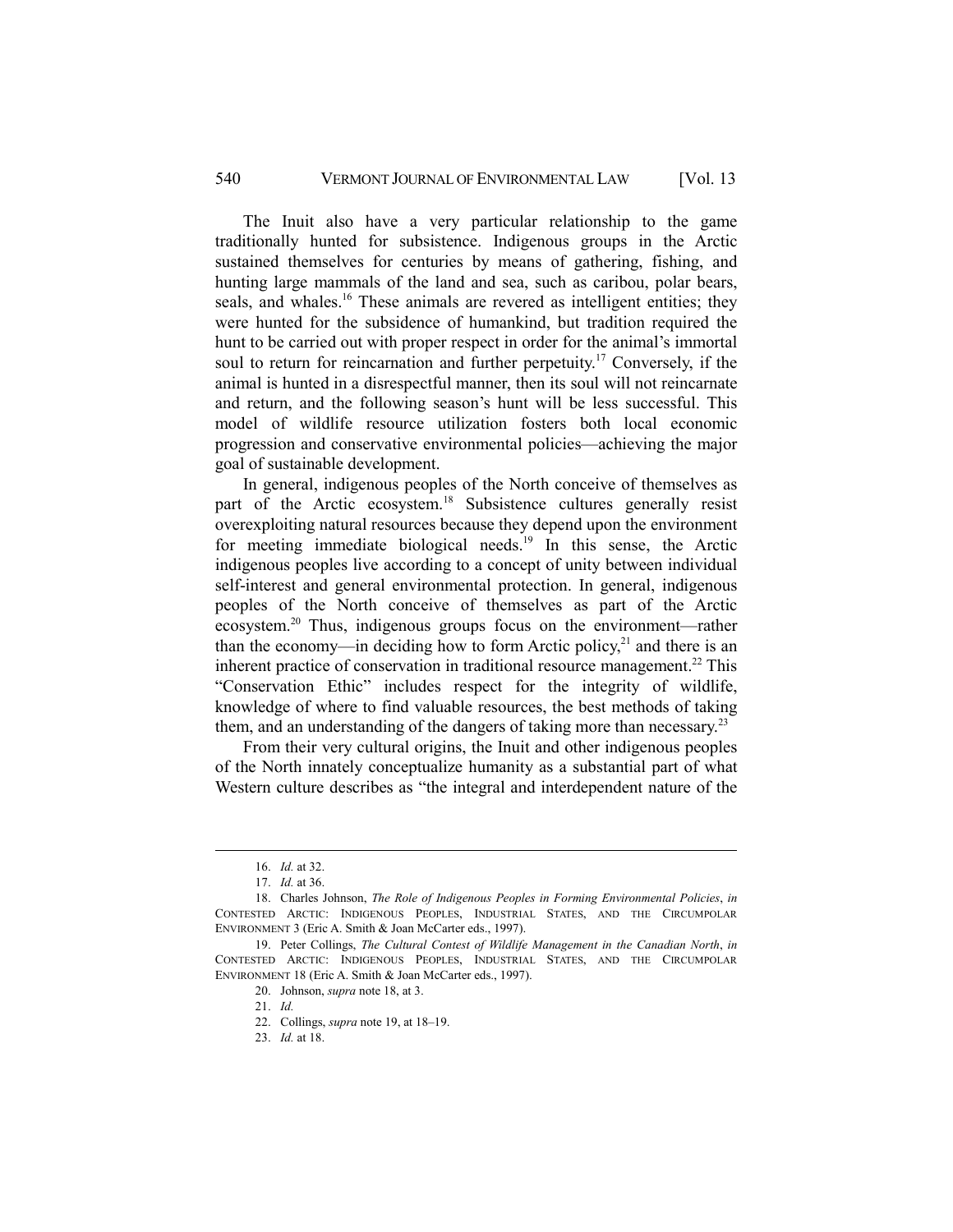Earth."<sup>24</sup> However, the expansion of economic development in the Arctic and related Western interloping on indigenous markets has significantly altered the traditionally sustainable practices of the Arctic's indigenous peoples.

#### II. NATURAL RESOURCE EXPLOITATION IN THE ARCTIC

The rise of commercial whaling and fur trading in the nineteenth century notably altered traditional indigenous practices.25 With the rise of fur trading in the Arctic, the indigenous peoples began to alter traditional subsistence hunting practices in order to adapt to their changing socioeconomic environment.<sup>26</sup> Foreign commercial entities brought new technologies to the Arctic—namely firearms, steel traps, fishnets, and wooden ships—which eventually became an important part of subsistence hunting practices.<sup>27</sup> The new technologies allowed indigenous hunters to capitalize on the trade of seal skin, beaver pelts, and arctic fox fur, and indigenous groups benefitted from longer periods of subsistence on stored whale and caribou meat. $28$ 

Despite these benefits, the fur and whaling trades did not bear any substantial growth in indigenous economies, mostly due to competition by Western entities, fluctuations in the fur market, and commonly adverse weather conditions.<sup>29</sup> However, the fur and whaling commodities traditionally utilized by the indigenous peoples attracted new settlers, trading posts, and shipping entities, which began to steer the Arctic region toward economic development. The discovery of Klondike gold in  $1896^{30}$ and the ensuing influx of foreign speculators further catalyzed commercial development in the Arctic and marked the beginning of a period of foreign exploitation that provides a useful analog to modern mining development in the region. The burgeoning market for Klondike gold brought thousands of settlers to an area of the Arctic that is both exceedingly difficult to access

 $\overline{a}$ 

 <sup>24.</sup> *See generally* Rio Declaration, *supra* note 1 (stating that the Conference on Environment and Development recognizes the integral and interdependent nature of the Earth).

 <sup>25.</sup> DAVID DAMAS, ARCTIC MIGRANTS/ARCTIC VILLAGERS: THE TRANSFORMATION OF INUIT SETTLEMENT IN THE CENTRAL ARCTIC 187 (2002).

 <sup>26.</sup> *Id.* at 188–89.

 <sup>27.</sup> *Id.* at 188.

 <sup>28.</sup> *Id.* at 189.

 <sup>29.</sup> *Id.*

 <sup>30.</sup> Scott Kirkwood, *All that Glitters: Alaska's Chilkoot Trail, a Unit of the Klondike Gold Rush National Historic Park, Was a Path to Riches for Few, but a Memorable Journey for All*, 81.3 NAT'L PARKS 54 (2007).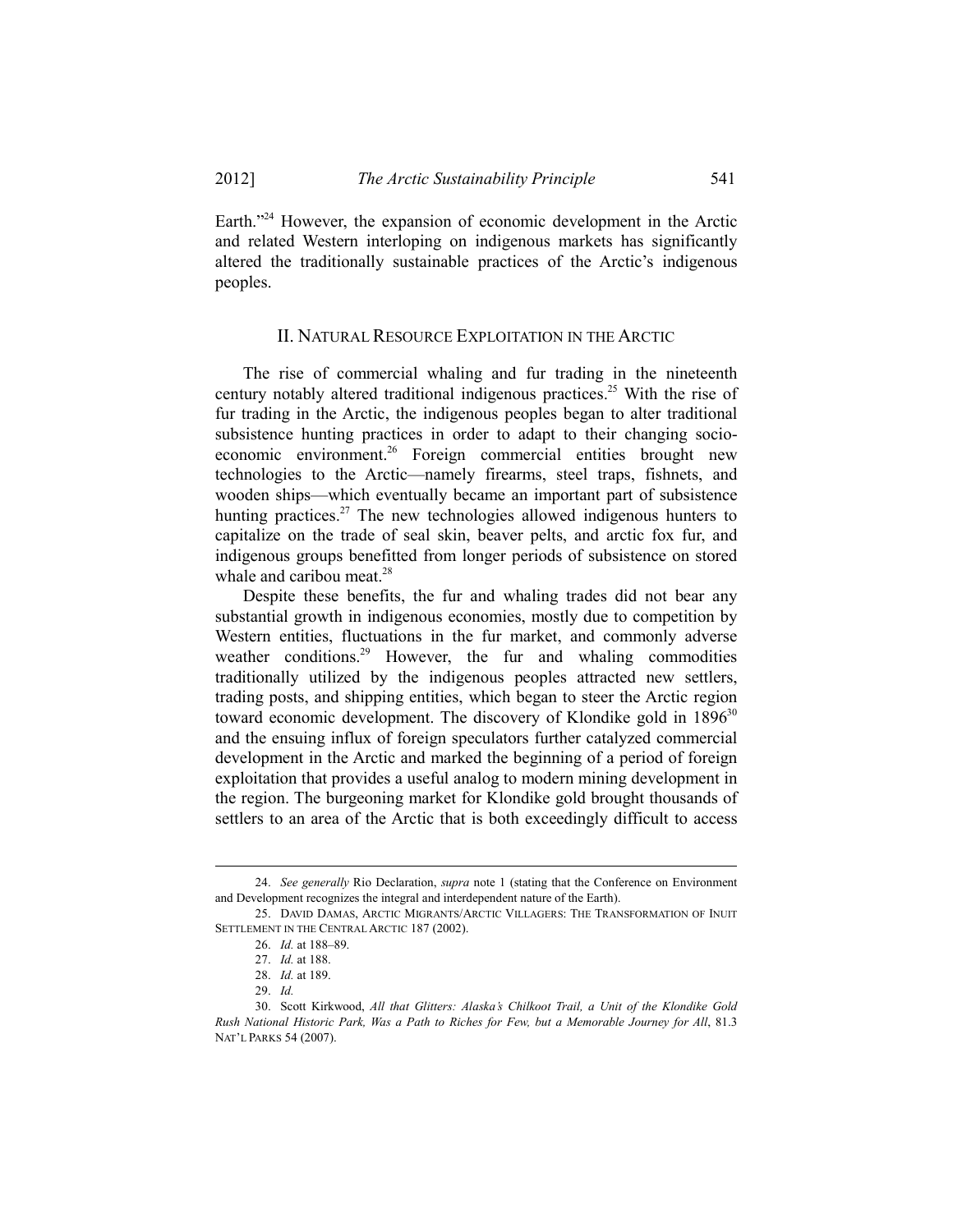and particularly inhospitable to human occupation.<sup>31</sup> This ultimately culminated in the establishment of large-scale commercial mining operations in the North with related environmental consequences.<sup>32</sup>

In that same year, the Working Group on Arctic International Relations was initiated, which led research on maritime issues and potential strategic conflict that could arise between the Arctic States.<sup>33</sup> Initial collaboration among the Arctic States reflected a sentiment that, in addition to being a necessary subject of environmental research and exploration, the region was an important part of national security as well.<sup>34</sup> Summarily, environmental regulation in the Arctic region was inherently collaborative, and necessarily so because multiple nations shared responsibility for the environmental problems in the region, in addition to common economic motives.<sup>35</sup>

The Arctic States share common economic motives with regard to hydrocarbon development, mining, and commercial fishing. Fish exports accounted for nearly 80% of the export income of Iceland and Greenland in the early 1990s.<sup>36</sup> The United States has declared "the renewable resources of the Arctic, specifically fish and other seafood," to be "one of the Nation's greatest commercial assets,"<sup>37</sup> and Arctic fisheries produce as much as 10% of the world's catch.<sup>38</sup> Additionally, the Arctic States also share concerns about non-economic policies in the Arctic, such as indigenous rights and environmental protection. Taking these mutual interests into account, multinational governance over the Arctic region by the Arctic Council is particularly effective at ensuring that economic development of the region is sustainable. However, multinational governance necessarily involves

l

37. Arctic Policy Research Act of 1984, 15 U.S.C. § 4101(a)(3) (2006).

 <sup>31.</sup> GRAEME WYNN, CANADA AND ARCTIC NORTH AMERICA: AN ENVIRONMENTAL HISTORY 260 (Mark R. Stoll ed., 2007). Canadian regulations requiring at least a ton of supplies exacerbated the difficulty of this journey. *Id.*

 <sup>32.</sup> Foreign speculators had to carry supplies for miles, sometimes on hands and knees, through latitudes of permafrost and icy slopes so steep as to be "almost perpendicular." *Id.* at 260. These conditions posed an obvious deterrent to large-scale commercial mining in the Arctic, but thousands of foreign speculators managed the journey regardless. *Id.* Some historians estimate that as many as 200,000 people attempted the journey to the Klondike, but only about 40,000 reached the area and only around 4,000 actually managed to strike gold in the region. *Id.* at 263.

 <sup>33.</sup> Mike Perry, *Rights of Passage: Canadian Sovereignty and International Law in the Arctic*, 74 U. Det. Mercy L. Rev. 657, 657 (1996–1997) (citing F. Griffiths & O. Young, *"Impressions of the Co-Chairs" Reports and Papers 1988*, Working Group on Arctic International Relations, First Session (Hveragerdi, Iceland) at 1).

 <sup>34.</sup> E.C.H. KESKITALO, NEGOTIATING THE ARCTIC: THE CONSTRUCTION OF AN INTERNATIONAL REGION 47 (2004).

<sup>35</sup>*. Id.* at 48.

<sup>36</sup>*. Id.* at 78.

 <sup>38.</sup> KESKITALO, *supra* note 34, at 78.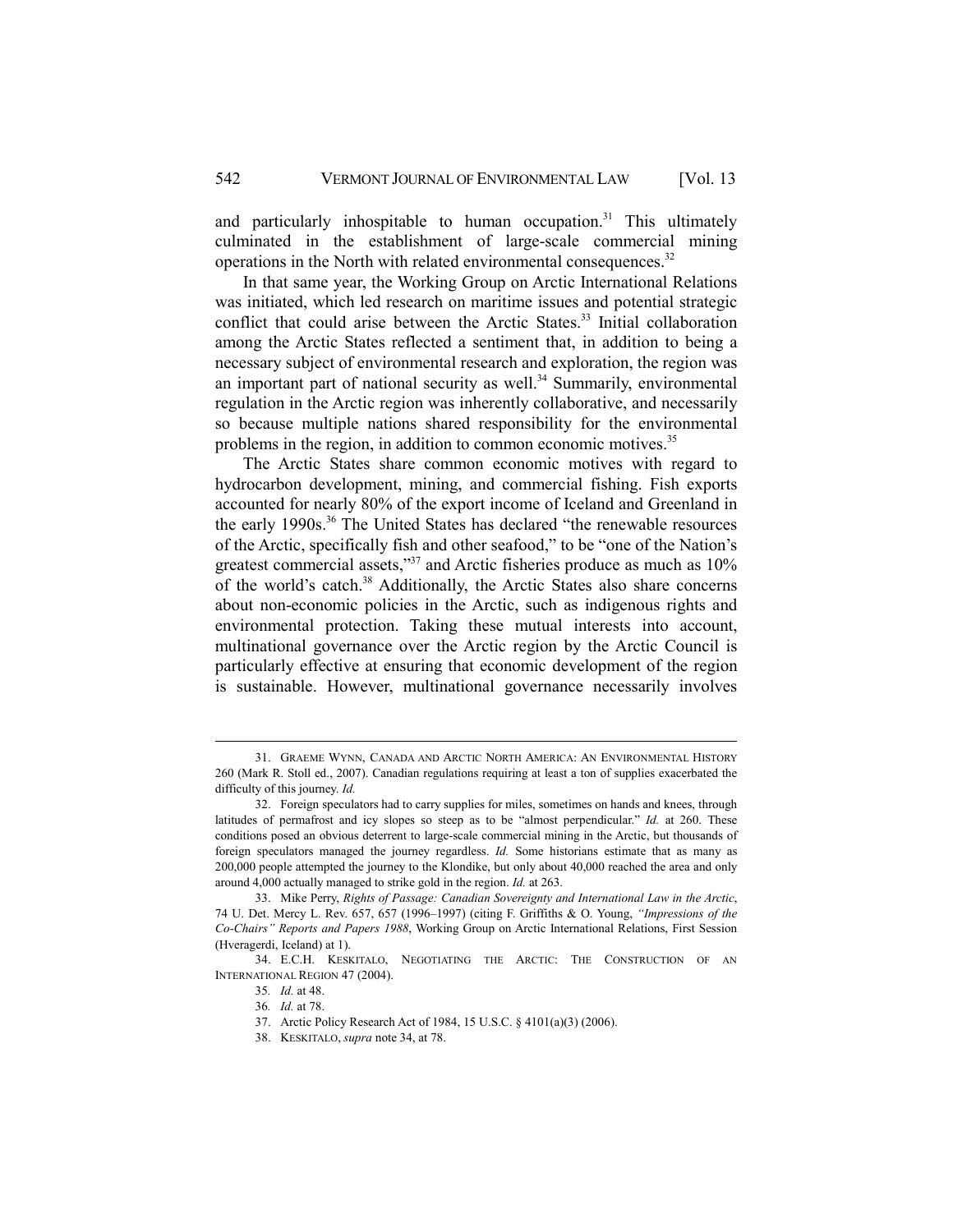collective action problems, and consensus becomes more difficult as the number of sovereign entities required for agreement increases.

## III. MAJOR ENVIRONMENTAL ISSUES CREATED BY ECONOMIC DEVELOPMENT OF ARCTIC RESOURCES

Early Western miners extracted gold from the subterranean stream beds in anticipation of the spring thaw,  $39$  and, during winter, speculators lit fires to thaw the permafrost, melting and excavating at ever-deeper depths and creating ever-larger piles of displaced earth.<sup>40</sup> These fires released noxious gasses and other pollutants into the once pure Arctic air and demanded substantial timber resources.<sup>41</sup> The environmental effects of industrial mining practices, beginning with the Klondike gold rush, remain a significant issue in the Arctic environment.<sup>42</sup> Furthermore, early miners decimated the old-growth forests in the region, resulting in substantial ecological disruption that quickly transformed the formerly robust environment into a relative wasteland.<sup>43</sup> This domestic use expanded substantially through evolution of the transatlantic timber trade and related logging activities.<sup>44</sup> Unsustainable logging activities, such as the overlogging of old-growth forests, have resulted in continued environmental degradation in the Arctic.45 In addition to the pollution created by local industrialization, trans-boundary pollution has been identified as an official threat to the Arctic environment.<sup>46</sup> The Chernobyl disaster in 1986, for example, released radioactive fallout upon the Arctic North.<sup> $47$ </sup> Additionally, worldwide industrial activity has caused substantial acidification and ozone depletion problems in the region. $48$ 

l

.

 <sup>39.</sup> WYNN, *supra* note 31, at 261.

 <sup>40.</sup> *Id.*

 <sup>41.</sup> *Id.* at 262. According to one historical account, half a cord of wood was required to thaw five cubic feet of frozen gravel. *Id.*

 <sup>42.</sup> G.P. Glasby & Yu. L. Voytekhovsky, *Arctic Russia: Minerals and Mineral Resources*, GEOCHEMICAL NEWS 140 (July 2009), *available* http://www.geochemsoc.org/publications/geochemicalnews/gn140jul09/arcticrussiamineralsandmin.htm

 <sup>43.</sup> *Id.*

 <sup>44.</sup> *Id.* at 104.

 <sup>45.</sup> KESKITALO, *supra* note 34, at 56.

 <sup>46.</sup> United States law acknowledges that "industrial pollution not originating in the Arctic region collects in the polar air mass, [and] has the potential to disrupt global weather patterns." Arctic Policy Research Act of 1984, 15 U.S.C. § 4101(a)(5) (2006).

 <sup>47.</sup> KESKITALO, *supra* note 34, at 56–57.

 <sup>48.</sup> *Id.*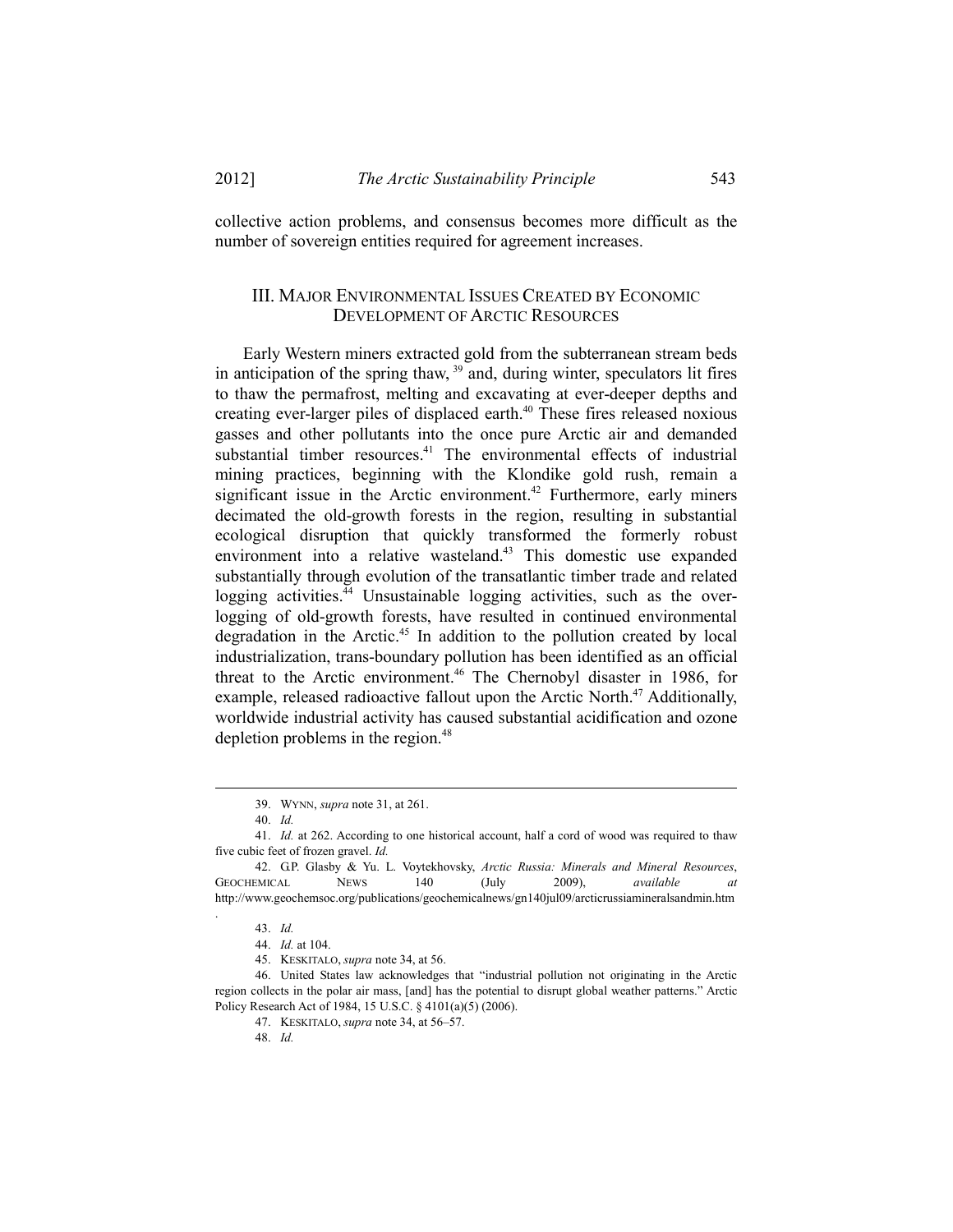### 544 VERMONT JOURNAL OF ENVIRONMENTAL LAW [Vol. 13

Though the issues posed by local and trans-boundary pollution are substantial, their environmental impacts pale in comparison to the potential impacts of hydrocarbon extraction and combustion. An early U.S. Geological Survey estimated that the Arctic contains about 13% of the world's oil and as much as  $30\%$  of its gas.<sup>49</sup> The bulk of the oil and gas produced in Russia and the United States in the 1990s was extracted from Arctic regions, resulting in widespread adverse direct and indirect environmental effects.<sup>50</sup> Directly, offshore oil rigging disrupts whale migration and interferes with traditional indigenous whale hunts.<sup>51</sup> Indirectly, the world market's pervasive dependence upon fossil fuels has resulted in the accumulation of excessive carbon dioxide in the atmosphere and related global warming. Unfortunately, both trans-boundary pollution and global warming pose serious threats to traditional Arctic cultures, but Arctic natives have no control over these pollution sources. $52$ 

Notably, the Arctic is particularly sensitive to the effects of global warming because so much of the region's ecosystem depends upon thick ice sheets. In the summer of 2007, the Arctic sea ice was melting at an average of four centimeters each day—more than six times averages calculated in the 1990s and more than double the rate of the previous year.<sup>53</sup> In that same year, solar radiation heating the Arctic seas was recorded at levels as much as 500% higher than usual, largely due to a feedback effect from warmer seawater.<sup>54</sup> This translates into an ever-shrinking habitat for Arctic wildlife, decreased fishery population, and large-scale disruption of global ecological functioning. Global warming is a key concern to Arctic natives because climate change will have a particularly dramatic effect on indigenous life in the region, deeply affecting the indigenous cultures of the Arctic.<sup>55</sup> The integration of indigenous natural resource management practices presents one solution to the environmental consequences of natural resource extraction in the Arctic that reserves the potential for future economic growth.

 <sup>49.</sup> ALUN ANDERSON, AFTER THE ICE: LIFE, DEATH, AND GEOPOLITICS IN THE NEW ARCTIC 181 (2009).

 <sup>50.</sup> YOUNG, *supra* note 4, at 4.

 <sup>51.</sup> ANDERSON, *supra* note 49, at 182.

 <sup>52.</sup> Johnson, *supra* note 18, at 4.

 <sup>53.</sup> ANDERSON, *supra* note 49, at 86.

 <sup>54.</sup> *Id.* at 87. This feedback effect is partly due to the fact that open water absorbs 93% of the solar radiation in the Arctic region. Thus, the region will get warmer as more ice melts, causing further melting and further warming. *Id.*

 <sup>55.</sup> Johnson, *supra* note 18, at 4.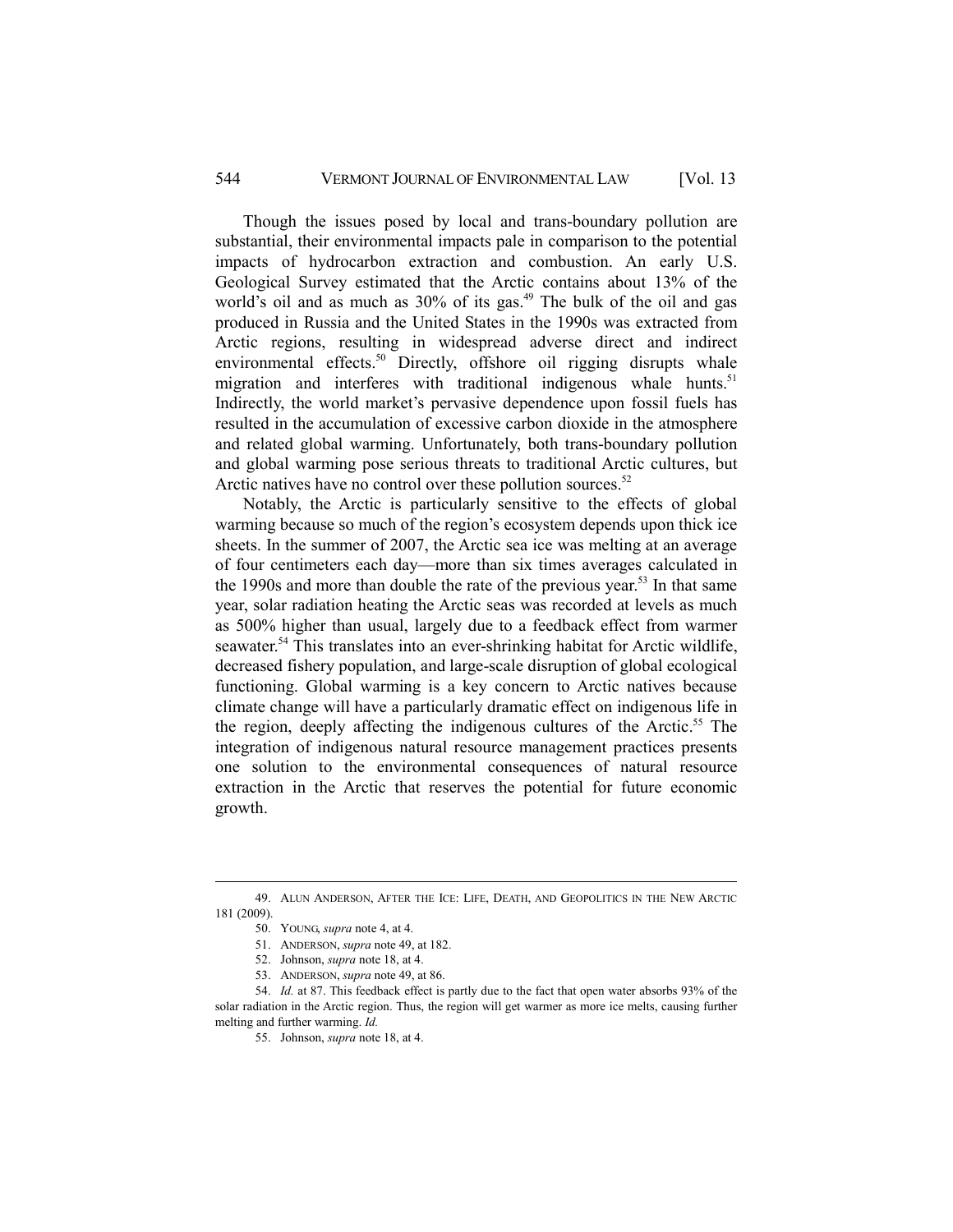## IV. DEVELOPMENT OF THE ARCTIC SUSTAINABILITY PRINCIPLE THROUGH COLLABORATIVE GOVERNANCE AND ACKNOWLEDGEMENT OF INDIGENOUS RIGHTS IN THE ARCTIC COUNCIL

Arctic governance functions by means of a particular focus on the participation of the indigenous peoples of the North, which serves as a starting point for any decisions about Arctic policy. Historically, Finland acted as a conduit of Western ideas into the Soviet Union, and Arctic environmental policy largely arose out of Finland's reaction to Soviet policies.56 In particular, the Finnish believed that the Arctic States should work towards a collaborative treaty to address the Arctic's environmental protection issues, particularly trans-boundary pollutants.<sup>57</sup> Notable Finnish contributions to sustainable development of the Arctic included the reversal of the atmospheric acidification processes, the development of an effective environmental monitoring system, and mitigation of the radioactive fallout in the region, which occurred as a result of the Chernobyl disaster.<sup>58</sup> Most significantly, the Finnish led the development of the Arctic Environmental Protection Strategy (AEPS) as a result of concern over the environmental problems in the region.59

While Finland instigated early collaboration in Arctic governance, these initiatives largely laid the framework for Canadian development of the modern Arctic Sustainability Principle. Canada emphasized that Arctic governance should be focused on sustainable development, even suggesting the AEPS be renamed the "Arctic Sustainable Development Strategy" to indicate that the policy had a broader focus than environmental protection.<sup>60</sup> Canadian interests dominated the early development of Arctic policy, culminating in the formation of the Arctic Council—an international agreement which calls for sustainable development of the Arctic region, in addition to establishing bolstered environmental protection in conjunction with the protection of indigenous rights. $61$ 

The AEPS, which predated the Rio Declaration by almost exactly one year, is replete with principles of sustainable economic development in the context of necessary Arctic environmental protection measures. The AEPS recognizes that "[t]he use of natural resources is an important activity of

 $\overline{a}$ 

 <sup>55.</sup> KESKITALO, *supra* note 34, at 58 (quoting ORAN R. YOUNG, CREATING REGIMES 72 (1998)).

 <sup>57.</sup> *Id.*

 <sup>58.</sup> *Id.* at 54–57.

 <sup>59.</sup> *Id.* at 54.

 <sup>60.</sup> *Id.* at 62. This proposition was rejected, although it reemerged later as an Arctic Council initiative. *Id.*

 <sup>61.</sup> *Id.*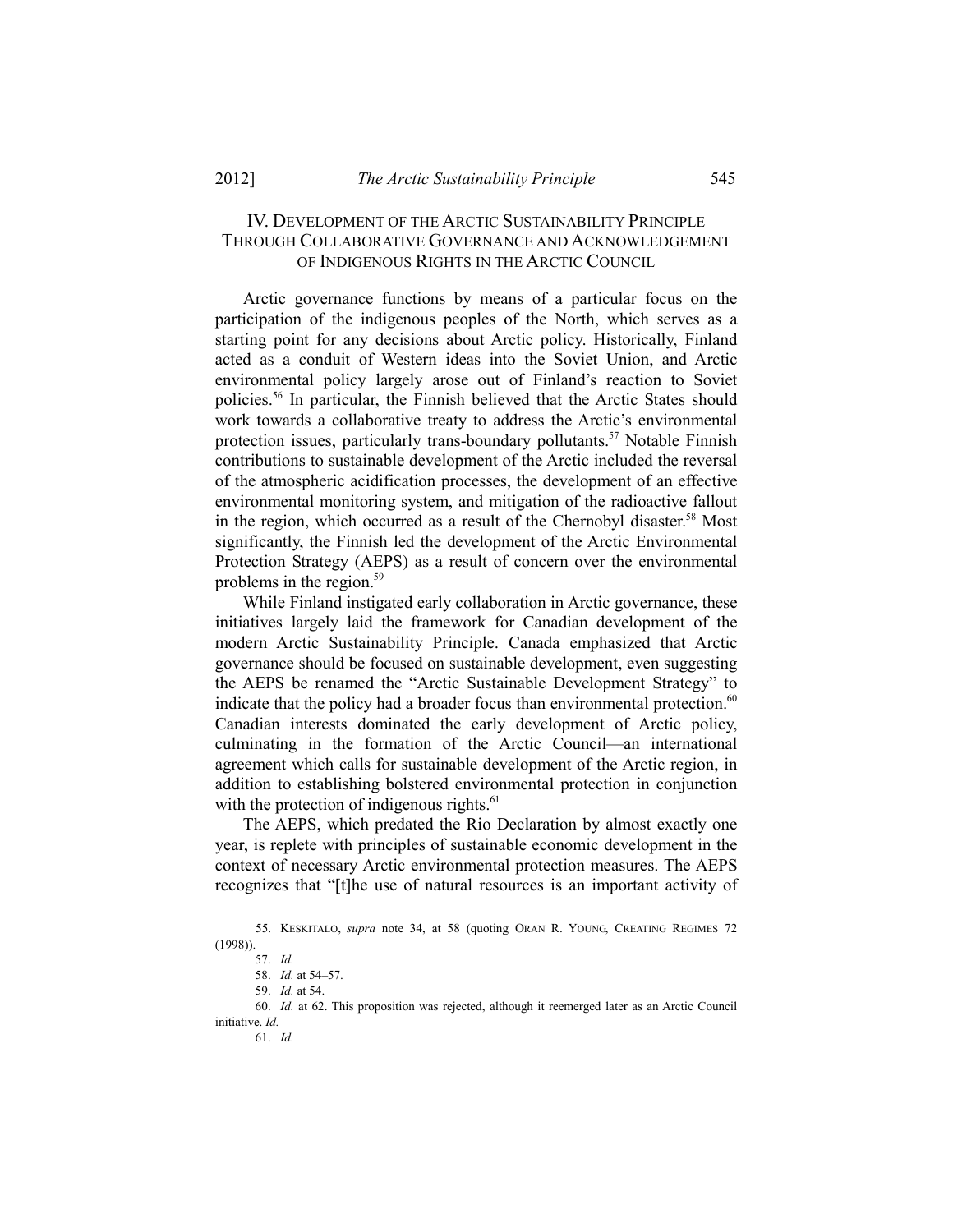Arctic nations. Therefore, [the AEPS] should allow for sustainable economic development in the north so that such development does not have unacceptable ecological or cultural impacts.<sup>"62</sup> Through the AEPS, the Arctic States committed to collaboration and cooperation "to ensure the protection of the Arctic environment and its sustainable and equitable development, while protecting the cultures of indigenous peoples,"63 with a primary objective being the "protection, enhancement and restoration of environmental quality and the sustainable utilization of natural resources, including their use by local populations and indigenous peoples in the Arctic."<sup>64</sup> Although indigenous practices were not binding upon the Arctic States, the AEPS made it official policy that the Arctic States "seek to accommodate the traditional and cultural needs, values, and practices of the indigenous peoples as determined by themselves, related to the protection of the Arctic environment."65

Canadian involvement directly resulted in collaborative environmental protection strategies such as the Conservation of Arctic Flora and Fauna (CAFF), which embodies sustainability principles in conjunction with the special involvement of the Arctic indigenous peoples.<sup>66</sup> Though the AEPS was initiated by the Finnish, Canadian policy perspectives were integral in the inclusion of the indigenous peoples of the area.<sup>67</sup> Particularly, Canada advanced Arctic governance principles beyond the Finnish focus on pollution remediation to ensure that the region was governed according to principles emphasizing the practices of indigenous people with a traditional relationship to the Arctic environment.<sup>68</sup> Canada was the driving force in promoting the theme of sustainable development for the AEPS, which

 <sup>62.</sup> Arctic Environmental Protection Strategy Introduction, June 14, 1991, 30 I.L.M. 1624.

 <sup>63.</sup> *Id.*

 <sup>64.</sup> *Id.* at art. 2.1(ii).

 <sup>65.</sup> *Id.* at art. 2.1(iii).

 <sup>66.</sup> CAFF instructs the Arctic States "to create a distinct forum for scientists, indigenous peoples and conservation managers engaged in Arctic flora, fauna and habitat related activities to exchange data and information on issues such as shared species and habitats and to collaborate, as appropriate, for more effective research, sustainable utilization and conservation." *Id.* at art. 9; *see also* KESKITALO, *supra* note 34, at 62 (stating that CAFF was initiated when the Canadian Wildlife Service of Environment Canada suggested external affairs should include a flora and fauna conservation component).

 <sup>67.</sup> KESKITALO, *supra* note 34, at 64.

 <sup>68.</sup> *Id.* Canada had a long-standing political relationship with the indigenous peoples of the Canadian North. Even before the official recognition of the Nunavut territory pursuant to a 1990 agreement and ratification by democratic vote in 1992, indigenous political organizations such as the Inuit Tapirisat of Canada wielded substantial political influence in domestic governance. *Id. See also* McElroy, *supra* note 3, at 122 (explaining how the Inuit Tapirisat of Canada pushed for land claim negotiations and self-governance throughout the 1970s and 80s).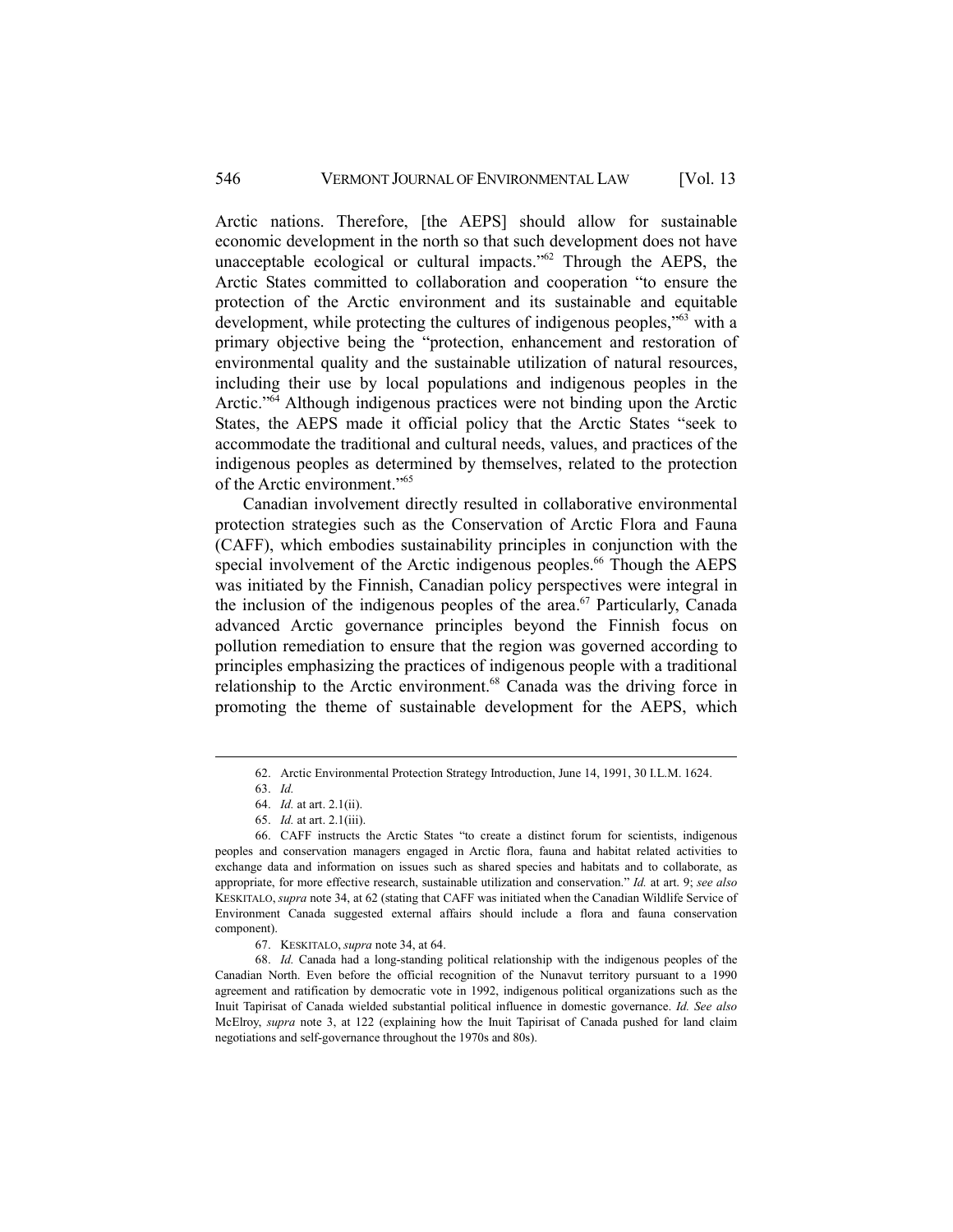eventually came to be embodied in the collaborative Arctic Council<sup>69</sup> policies.70

The Arctic States formed the Arctic Council in "recognition of the special relationship and unique contributions to the Arctic of indigenous people and their communities."71 In addition to coordinating an effort among the Arctic States and indigenous interests in implementing the AEPS, CAFF, and other Arctic policies, the Arctic Council "provide[s] a means for promoting cooperation, coordination and interaction among the Arctic States, with the involvement of the Arctic indigenous communities and other Arctic inhabitants on common Arctic issues, in particular issues of sustainable development and environmental protection in the Arctic."<sup>72</sup>

#### V. UNIQUE FEATURES OF THE ARCTIC SUSTAINABILITY PRINCIPLE

The fact that non-governmental indigenous groups are allowed to participate in Arctic governance through the Arctic Council is truly unique.<sup>73</sup> Although sustainable development inherently focuses on indigenous economics, the degree of indigenous participation in Arctic decision-making within the Arctic Council is particular to the concept of sustainable development in the Arctic.<sup>74</sup> The "Arctic Sustainability Principle" arose within the context of this unique governance structure, defined by the combination of multinational cooperative governance and a focus on indigenous expertise.

The concept of sustainable development was agreeable to the varied, often competing, interests of the Arctic States,<sup>75</sup> and requiring indigenous practices to provide a foundation for discussions of Arctic policy provided much-needed focus to the collaborative governance structure. This "environment-indigenous nexus"<sup>76</sup> allowed for certain practices commonly

 <sup>69.</sup> Participants in the Arctic Council include: the Arctic States, the Inuit Circumpolar Conference, the Saami Council and the Association of Indigenous Minorities in the Far north, Siberia, and the Far East of the Russian Federation, although participation is also open to other organizations of Arctic indigenous peoples "with majority Arctic indigenous constituency, representing: a single indigenous people resident in more than one arctic State; or more than one Arctic indigenous people resident in a single Arctic State." Declaration on the Establishment of the Arctic Council art. 2, Sept. 19, 1996, 35 I.L.M. 1382 [hereinafter Ottawa Declaration].

 <sup>70.</sup> KESKITALO, *supra* note 34, at 75.

 <sup>71.</sup> Ottawa Declaration, *supra* note 69, at Declaration on the Establishment of the Arctic Council.

 <sup>72.</sup> *Id.* at art. 1(a).

 <sup>73.</sup> KESKITALO, *supra* note 34, at 63.

 <sup>74.</sup> *Id.* at 78.

 <sup>75.</sup> *Id.* at 75.

 <sup>76.</sup> *Id.*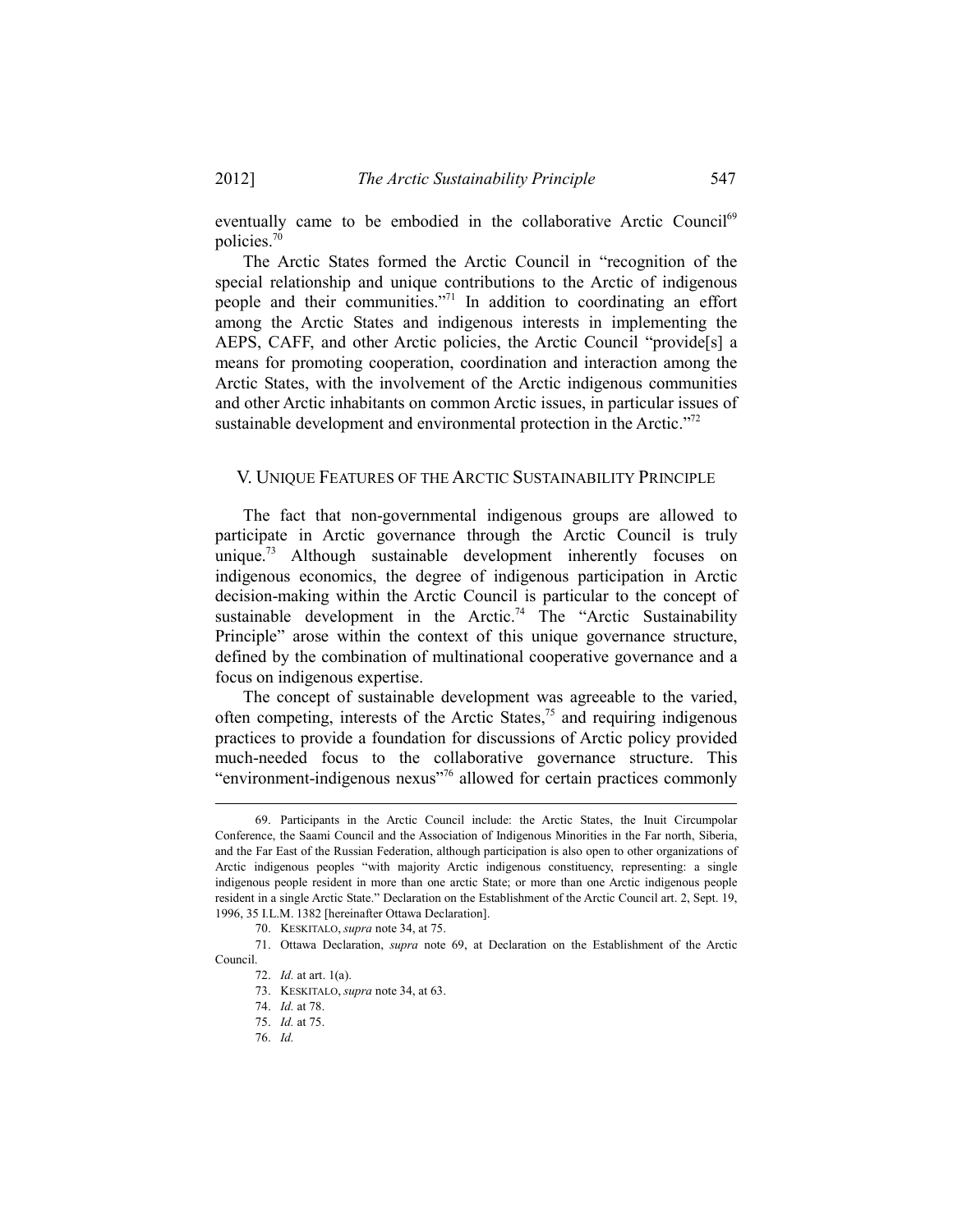### 548 VERMONT JOURNAL OF ENVIRONMENTAL LAW [Vol. 13

thought of as environmentally exploitative—such as limited commercial use of endangered species—while still requiring consideration of the indigenous Conservation Ethic.<sup>77</sup> The Arctic Sustainability Principle embodies this nexus between Western concepts of environmental protection and Northern indigenous knowledge in developing a framework for sustainable economic development, culminating in the formation of policy that embodies the natural environment-indigenous-sustainability relationship.

#### VI. BENEFITS OF THE ARCTIC SUSTAINABILITY PRINCIPLE

By requiring indigenous interests to form the argumentative—but not imperative—framework in which Arctic policy is decided pursuant to multinational interests, the Arctic Sustainability Principle protects indigenous peoples from exploitative practices of a foreign sovereign and, conversely, protects the Arctic environment from potentially exploitative indigenous practices. This duality comes to a head when Western concepts of environmental protection conflict with traditional indigenous conceptions, such as in the legal and ethical opposition to the killing of wild animals for consumptive purposes.78 By requiring certain indigenous interests to form the argumentative framework of natural resource policy development, rather than any given sovereign's economic imperatives, the structure of Arctic governance facilitates a particularly flexible and effective implementation of sustainable development principles. Although there are particular Western resource management policies which have proven more effective than indigenous practices, there are inherent benefits to a government structure which requires consideration of indigenous values in the context of local natural resource development.

Wildlife resources provide the most explicit example of potential conflict between Northern and Western concepts of environmental conservation. In the Arctic North, consumption of wild animals is a critical economic and cultural activity.79 However, traditional activities such as whaling and seal hunting have elicited political opposition among the Arctic States, which consider the practices environmentally harmful. The United States outlaws whaling, but traditional whaling remains an important economic and cultural activity among indigenous peoples in the northern

 <sup>77.</sup> *Id.* at 76.

 <sup>78.</sup> YOUNG, *supra* note 4, at 127.

 <sup>79.</sup> *Id.* at 126.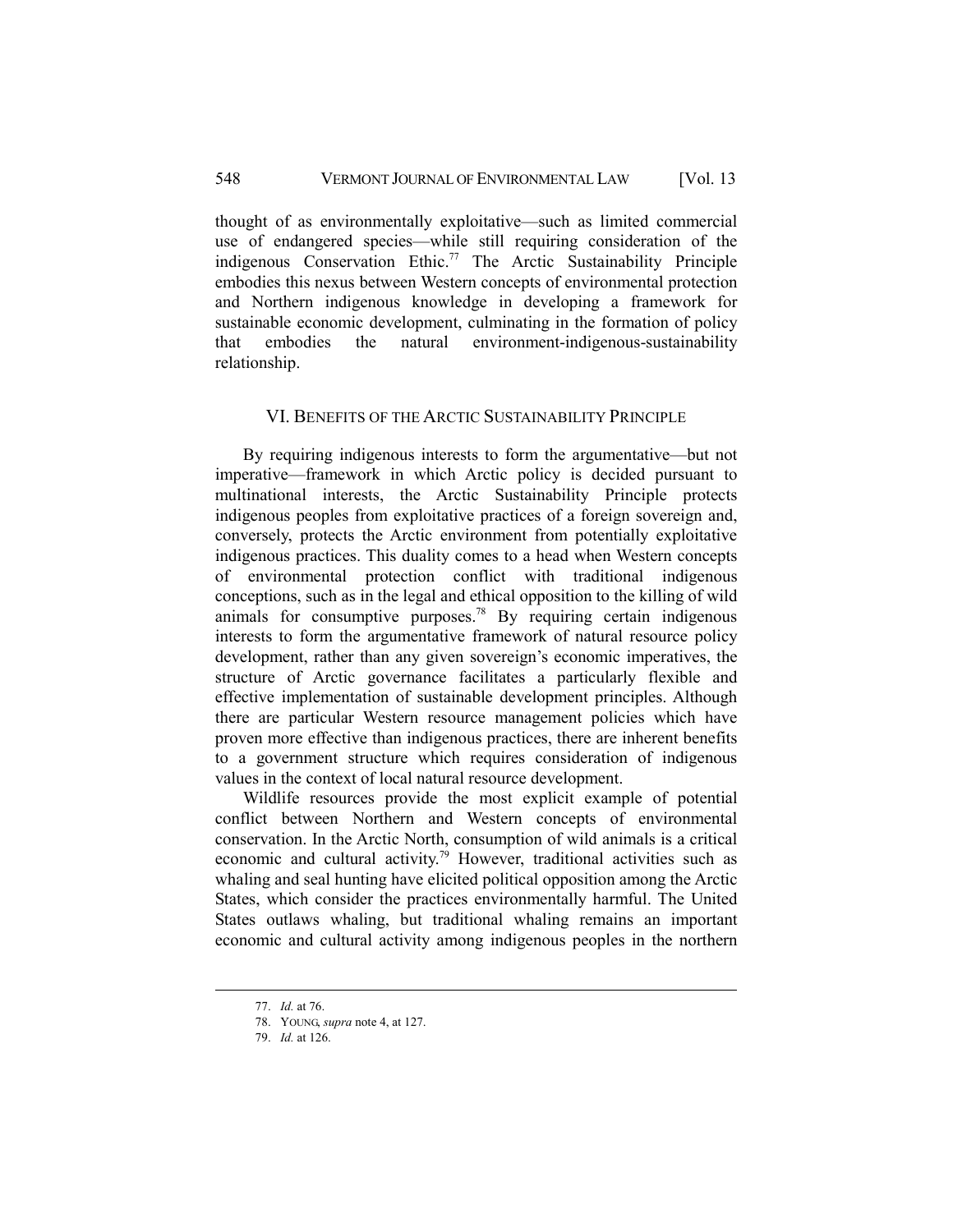regions of Canada, Iceland, Greenland, Norway, and Russia.<sup>80</sup> A circumstantial analogue exists in seal hunting practices. Until the mid-1980s, seal hunting was a viable economic activity in the United States.<sup>81</sup> However, environmental groups intent upon ending the seal harvest exerted sufficient political pressure and the legislature was subsequently forced to end the practice of commercial seal harvesting within U.S. jurisdictions.<sup>82</sup> Campaigns against commercial seal harvesting in the U.S. and Canada substantially undermined the market for seal fur harvested by the Inuit and Aleut peoples, and, to some degree, turned these Northern indigenous groups against Western preservationists.<sup>83</sup>

In this regard, the Arctic Sustainability Principle requires deep consideration of which indigenous practices should form the basis for official policies, as there is often a lack of consensus among even the various indigenous peoples represented by the Arctic Counsel. While indigenous resource management practices are generally more environmentally sound than the exploitative free market, Western regulatory technologies cannot be disregarded. In this regard, the Arctic States provide an important check and balance to potential shortcomings in indigenous natural resource management practices.<sup>84</sup>

Offshore oil prospecting is another clear point of divergence among the interests of the indigenous peoples of the Arctic. Notably, the Inuit Circumpolar Conference supports onshore oil development because of the infrastructural and educational benefits that it has yielded for the indigenous peoples of the North.<sup>85</sup> However, many indigenous peoples oppose offshore oil development because of the degree to which the practice disrupts indigenous traditions.<sup>86</sup> Despite opposition from the Inuit Circumpolar Conference, 2.76 million acres of offshore oil-prospecting leases in the

 <sup>80.</sup> KESKITALO, *supra* note 34, at 79.

 <sup>81.</sup> Pursuant to a multinational agreement, seals were harvested for their fur by the U.S. Government until 1984, when Congress passed the Fur Seal Amendments, PL 98-129 (1983), wherein the U.S. government withdrew from any direct seal harvesting activities and instead delegated the practice to the village corporation of the Pribilof Community. YOUNG, *supra* note 4, at 129. However, political opposition to the practice by environmental groups made the legislature unwilling to ratify the multinational seal hunting protocol in 1984, ending the practice completely within the United States. *Id.*

 <sup>82.</sup> *Id.* 

 <sup>83.</sup> *Id.* at 127, 129.

 <sup>84.</sup> For example, wildlife management policies in the Canadian North are partially based on an observation that indigenous natural resource management practices have failed to effectively manage resources subject to the tragedy of the commons. Collings, *supra* note 19, at 14. Under indigenous management, caribou populations have thinned substantially and some local muskoxen species have gone extinct. *Id.* at 15–16.

 <sup>85.</sup> ANDERSON, *supra* note 49, at 182.

 <sup>86.</sup> *Id.*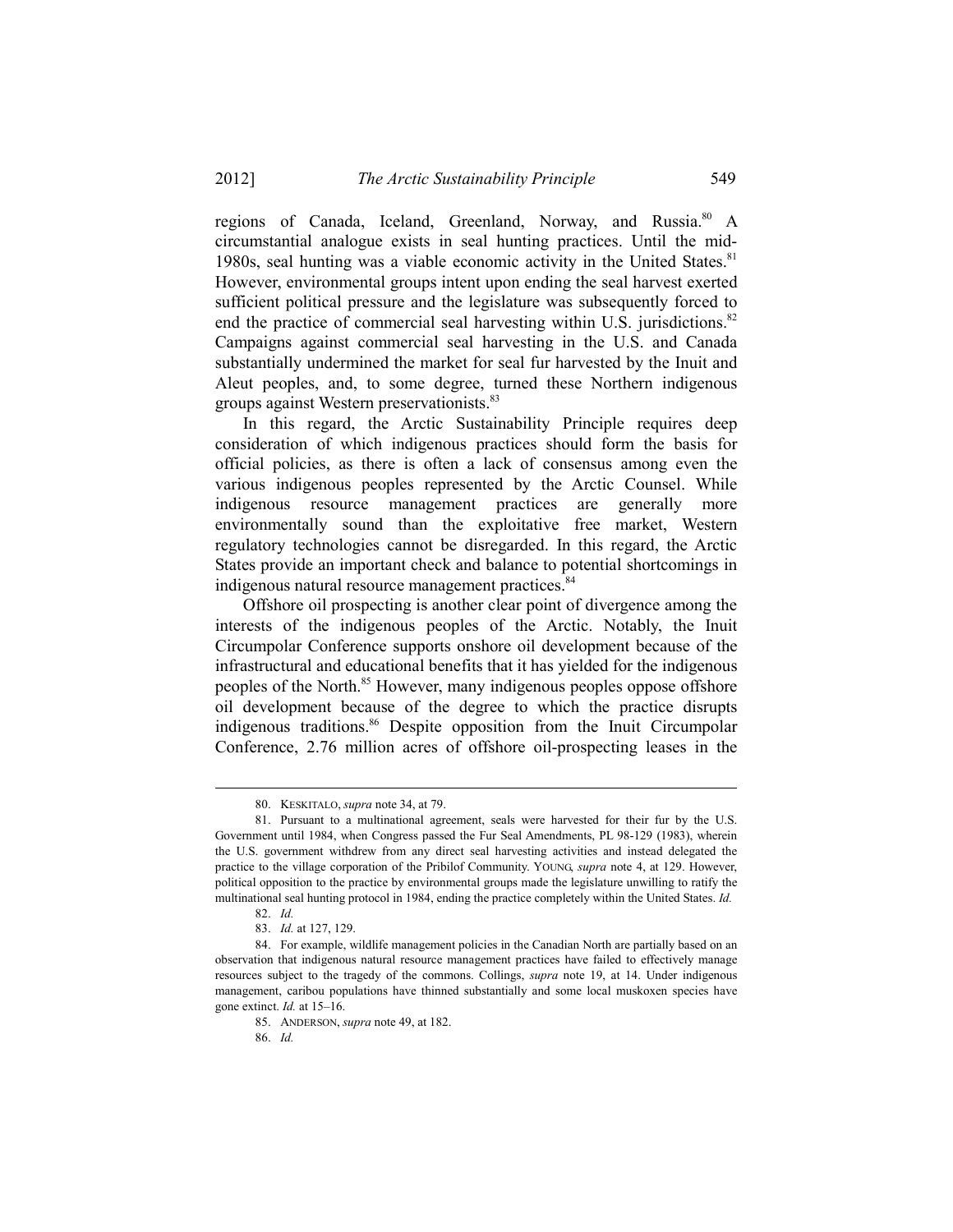Chukchi Sea were sold to various international oil companies in February 2008 pursuant to the 2007-2012 Outer Continental Shelf leasing program.<sup>87</sup> However, any hydrocarbon explorations licensed under this program are conditioned upon a guarantee that "such exploration will not be unduly harmful to aquatic life in the area, result in pollution, create hazardous or unsafe conditions, unreasonably interfere with other uses of the area, or disturb any site, structure, or object of historical or archeological significance."<sup>88</sup> Additionally, offshore hydrocarbon exploration is licensed "so as to obtain a proper balance between the potential for environmental damage, the potential for the discovery of oil and gas, and the potential for adverse impact on the coastal zone."89 These offshore oil leases—though not sustainable in-and-of-themselves—reflect sustainable sentiments, at least to the degree that they allow for economic hydrocarbon development while requiring a mandatory degree of environmental remediation. Further, indigenous people are at least afforded additional bargaining power in offshore oil development deals when indigenous values are integrated into Arctic natural resource management practices. Russia particularly affords the indigenous people of the Arctic additional protection against exploitative practices of hydrocarbon developers.<sup>90</sup>

#### **CONCLUSION**

Indigenous knowledge is valuable in any effective system of wildlife resource management, particularly the practices of quantifying environmental phenomenon that subsistence cultures must develop to survive.<sup>91</sup> Traditional indigenous activities depend upon the land, whereas a foreign sovereign has little disincentive to mitigate environmental

 <sup>87.</sup> *Id.* at 185.

 <sup>88.</sup> Outer Continental Shelf Lands Act of 2000, 43 U.S.C. § 1340(g)(3) (2006).

 <sup>89.</sup> *Id.* § 1344(a)(3) (2006). In general, "[m]anagement of the Outer Continental Shelf shall be conducted in a manner which considers economic, social, and environmental values of the renewable and nonrenewable resources contained in the outer Continental Shelf, and the potential impact of oil and gas exploration on other resource values of the outer Continental Shelf and the marine, coastal, and human environments." *Id.* § 1344(a)(1) (2006).

 <sup>90.</sup> The Russian statute "On Guarantees of the Rights of Numerically Small Indigenous Peoples of the Russian Federation," formally recognizes the indigenous peoples of the Russian North and their right to use their native land for traditional purposes, but it does not imply indigenous control of natural resources. VERMONT LAW SCHOOL INSTITUTE FOR ENERGY AND THE ENVIRONMENT, ARCTIC OFFSHORE OIL AND GAS WHITE PAPER NO. 5: THE ARCTIC OFFSHORE OIL AND GAS GUIDELINES IN GREENLAND AND THE RUSSIAN FEDERATION, 61 (2011).

 <sup>91.</sup> *See* Collings, *supra* note 19, at 31–33 (applying Milton Freeman's theories regarding the utility of traditional knowledge in environmental resource management practices to Arctic practices).